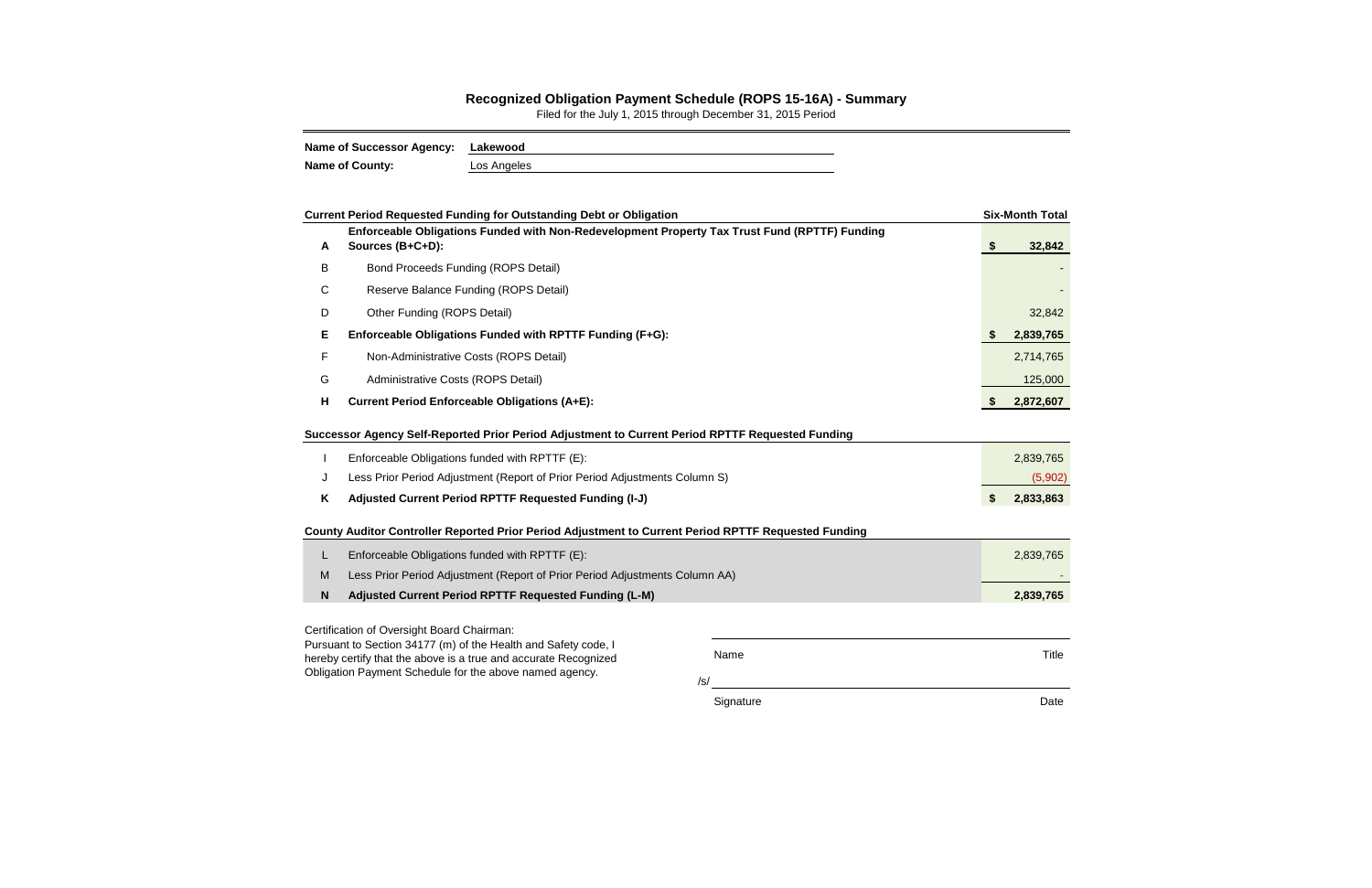|        |                                                                     |                                          |                       |                         |                                                | July 1, 2015 through December 31, 2015<br>(Report Amounts in Whole Dollars)                                                                    |                          |                          |                |                      |                                           |                       |                           |         |                |                      |
|--------|---------------------------------------------------------------------|------------------------------------------|-----------------------|-------------------------|------------------------------------------------|------------------------------------------------------------------------------------------------------------------------------------------------|--------------------------|--------------------------|----------------|----------------------|-------------------------------------------|-----------------------|---------------------------|---------|----------------|----------------------|
| A      | B                                                                   | C                                        | D                     | E                       | F.                                             | G                                                                                                                                              | H                        |                          |                |                      |                                           | м                     | N                         | $\circ$ |                | P                    |
|        |                                                                     |                                          |                       |                         |                                                |                                                                                                                                                |                          |                          |                |                      |                                           | <b>Funding Source</b> |                           |         |                |                      |
|        |                                                                     |                                          |                       |                         |                                                |                                                                                                                                                |                          |                          |                |                      | Non-Redevelopment Property Tax Trust Fund |                       |                           |         |                |                      |
|        |                                                                     |                                          |                       |                         |                                                |                                                                                                                                                |                          |                          |                |                      | (Non-RPTTF)                               |                       | <b>RPTTF</b>              |         |                |                      |
|        |                                                                     |                                          | Contract/Agreement    | Contract/Agreement      |                                                |                                                                                                                                                |                          | <b>Total Outstanding</b> |                |                      |                                           |                       |                           |         |                |                      |
| ltem # | Project Name / Debt Obligation                                      | Obligation Type                          | <b>Execution Date</b> | <b>Termination Date</b> | Payee                                          | <b>Description/Project Scope</b>                                                                                                               | Project Area             | Debt or Obligation       | Retired        | <b>Bond Proceeds</b> | Reserve Balance                           | Other Funds           | Non-Admin                 | Admin   |                | Six-Month Total      |
|        | 1999 Tax Allocation Bonds Series A   Bonds Issued On or   10/1/1999 |                                          |                       | 9/1/2017                | US Bank                                        | Bonds issue to fund non-housing projects                                                                                                       | Project Area 1           | 14,956,740<br>1,948,30   | N              |                      |                                           | $32,842$ \$<br>32,842 | $2,714,765$ \$<br>585,323 | 125,000 |                | 2,872,607<br>618,165 |
|        | 3 2003 Tax Allocation Bonds Series A                                | Bonds Issued On or<br>Before 12/31/10    | 10/28/2003            | 9/1/2017                | US Bank                                        | Bonds issue to fund non-housing projects                                                                                                       | Project Area 1           | 1,508,210                | N              |                      |                                           |                       | 483,540                   |         | <b>\$</b>      | 483,540              |
|        | 4 2003 Tax Allocation Bonds Series B                                | Bonds Issued On or<br>Before 12/31/10    | 10/28/2003            | 9/1/2017                | <b>US Bank</b>                                 | Bonds issue to fund non-housing projects                                                                                                       | Project Area 1           | 830,822                  | N              |                      |                                           |                       | 261,382                   |         | <b>\$</b>      | 261,382              |
|        | <b>5</b> Fiscal Agent Fees                                          | Fees                                     | 10/1/1999             | 1/31/2018               | <b>US Bank</b>                                 | Trustee Fees for 1999A, 2003A, and 2003B<br>bonds                                                                                              | Project Area 1           | 33,000                   | N.             |                      |                                           |                       | 4,400                     |         | - \$           | 4,400                |
|        | 6 Bond Disclosure Fees                                              | Fees                                     | 2/1/2012              | 1/31/2018               | Harrell & Company                              | Bonds disclosure fees for 1999A, 2003A, and<br>2003B bonds                                                                                     | Project Area 1           | 6,843                    | N.             |                      |                                           |                       |                           |         |                |                      |
|        | <b>7</b> County Deferral                                            | <b>Unfunded Liabilities</b>              | 6/27/1989             | 6/30/2042               | County of Los Angeles                          | <b>County Deferral Loan</b>                                                                                                                    | Project Area 2           | 843,589                  | N              |                      |                                           |                       |                           |         |                |                      |
|        | 8 City Advance to Agency                                            | City/County Loans<br>On or Before 6/27/1 | 7/10/1973             | 6/30/2023               | City of Lakewood                               | Initial funds to operate plan area                                                                                                             | Project Area 1           | 267,400                  | N              |                      |                                           |                       |                           |         |                |                      |
|        | 9 Housing Fund Deficit                                              | Unfunded Liabilities 6/30/1999           |                       | 6/30/2022               | Low and Moderate Income<br><b>Housing Fund</b> | Housing fund deficit repayments (HSC section<br>3334.6(d))                                                                                     | Project Area 1           |                          | N              |                      |                                           |                       |                           |         |                |                      |
|        | 10 Owner Participation Agreement                                    | OPA/DDA/Constructi 12/16/1998            |                       | 9/30/2017               | Lakewood Mall Business Co<br>Macerich)         | <b>Parking Facilities Lease</b>                                                                                                                | Project Area 1           | 2,100,000                | N.             |                      |                                           |                       | 1,350,000                 |         | \$             | 1,350,000            |
|        | 12 Audit Costs (4 years)                                            | <b>Admin Costs</b>                       | 2/1/2012              | 6/30/2042               | White Nelson Diehl Evans & Co,<br> P           | <b>Agency Audit Services</b>                                                                                                                   | All Project Areas        |                          | N              |                      |                                           |                       |                           |         | _\$            |                      |
|        | 14 Oversight Board Legal Contract                                   | Legal                                    | 2/1/2012              | 6/30/2042               | TBD (city of Lakewood)                         | Attorney to the Oversight Board                                                                                                                | All Project Areas        |                          | N              |                      |                                           |                       |                           |         | - \$           |                      |
|        | 15 Accounting Services (4 years)                                    | <b>Admin Costs</b>                       | 2/1/2012              | 6/30/2014               | City of Lakewood                               | Accounting services                                                                                                                            | All Project Areas        |                          | N              |                      |                                           |                       |                           |         | $\mathbb{S}$   |                      |
|        | 16 Successor Agency Employee Cost                                   | <b>Admin Costs</b>                       | 2/1/2012              | 6/30/2014               | City of Lakewood                               | Other Payroll costs                                                                                                                            | All Project Areas        |                          | N              |                      |                                           |                       |                           |         | $\mathsf{S}$   |                      |
|        | 17 Administrative Costs                                             | <b>Admin Costs</b>                       | 1/1/2015              | 6/30/2015               | City of Lakewood                               | Administrative costs including audit and payroll                                                                                               | All Project Areas        | 125,000                  | N              |                      |                                           |                       |                           | 125,000 |                | 125,000              |
|        | 18 LMIHF Loan (SERAF)                                               | <b>SERAF/ERAF</b>                        | 5/10/2010             | 6/30/2042               | Low and Moderate Income<br><b>Housing Fund</b> | Loan for SERAF payment to County for FY 09/10 All Project Areas<br>(HSC section 33690 (c)(1))                                                  |                          | 3,215,95                 | N              |                      |                                           |                       |                           |         |                |                      |
|        | 19 LMIHF Loan (SERAF)                                               | <b>SERAF/ERAF</b>                        | 5/4/2011              | 6/30/2042               | Low and Moderate Income<br><b>Housing Fund</b> | Loan for SERAF payment to County for FY 10/11 All Project Areas<br>(HSC section 33690 (c)(1))                                                  |                          | 662,108                  | N              |                      |                                           |                       |                           |         |                |                      |
|        | 20 LMIHF Loan (ERAF)                                                | SERAF/ERAF                               | 5/10/2005             | 6/30/2042               | Low and Moderate Income<br><b>Housing Fund</b> | Loan for ERAF payment to County for FY 04/05   All Project Areas<br>(HSC section 33681.12 (b))                                                 |                          | 90,492                   | N              |                      |                                           |                       |                           |         |                |                      |
|        | 21 City Loans and Advances to Agency City/County Loans              | On or Before 6/27/1                      | 12/17/1985            | 6/30/2042               | City of Lakewood (80%)                         | Loans for development and financial assistance   All Project Areas<br>of Project Areas 1, 2, and 3                                             |                          | 2,101,308                | N              |                      |                                           |                       |                           |         |                |                      |
|        | 22 City Loans and Advances to Agency City/County Loans              | On or Before 6/27/1                      | 12/17/1985            | 6/30/2042               | <b>Lakewood Housing Successor</b><br>20%       | Loans for development and financial assistance   All Project Areas<br>of Project Areas 1, 2, and 3                                             |                          | 525,328                  | N              |                      |                                           |                       |                           |         |                |                      |
|        | 23 City Loan to Successor Agency                                    | <b>RPTTF Shortfall</b>                   | 2/21/2013             | 12/31/2013              | City of Lakewood                               | Temporary city loan to satisfy Enforceable<br>Obligations from ROPS 12-13B                                                                     | All Project Areas        |                          | N              |                      |                                           |                       |                           |         |                |                      |
|        | 24 Owner Participation Agreement<br><b>Payment Penalty</b>          | OPA/DDA/Constructi 1/1/2013              |                       | 12/31/2013              | Lakewood Mall Business Co<br>(Macerich)        | Late payment penalty as stated on the Parking<br>Facilities Lease Agreement. Payment was<br>originally due Sept 2012.                          | Project Area 1           |                          | N              |                      |                                           |                       |                           |         |                |                      |
|        | 25 City Loan to Successor Agency                                    | <b>RPTTF Shortfall</b>                   | 7/1/2013              | 6/30/2014               | <b>City of Lakewood</b>                        | Temporary city loan to satisfy Enforceable<br>Obligations from ROPS 13-14A                                                                     | <b>All Project Areas</b> |                          | N              |                      |                                           |                       |                           |         |                |                      |
|        | 26 Legal Fee                                                        | Litigation                               | 6/11/2013             | 6/30/2023               | City of Lakewood                               | Temporary city loan for legal counsel paid to firm All Project Areas<br>Colantuono & Levin for Successor Agency<br>litigation over DOF.        |                          | 141,861                  | N              |                      |                                           |                       | 30,000                    |         | $\mathbb{S}$   | 30,000               |
|        | 27 City Loan to Successor Agency                                    | <b>RPTTF Shortfall</b>                   | 1/1/2012              | 6/30/2015               | <b>City of Lakewood</b>                        | Temporary city loan for cash flow deficiency to   All Project Areas<br>fund obligations during initial phase of RDA<br>dissolution. (estimate) |                          | 556,403                  | $\blacksquare$ |                      |                                           |                       |                           |         | $\mathfrak{L}$ |                      |
|        | 28 Bond Arbitrage Compliance Review Fees                            |                                          | 7/23/2014             | 6/30/2015               | PFM Asset Management LLC                       | Arbitrage Rebate Compliance Services for<br>1999A Tax Allocation Bonds Series                                                                  | All Project Areas        |                          | N              |                      |                                           |                       |                           |         | $\mathbb{S}$   |                      |
|        | 29 LAUSD v. LAC                                                     | Miscellaneous                            | 9/1/2014              | 12/31/2015              | Case Anywhere, LLC                             | System Access Fee for the legal case LAUSD v. All Project Areas<br>LA County, et al- Case Number BS108180                                      |                          | 120                      | N              |                      |                                           |                       | 120                       |         | $\mathfrak{S}$ | 120                  |

**Recognized Obligation Payment Schedule (ROPS 15-16A) - ROPS Detail**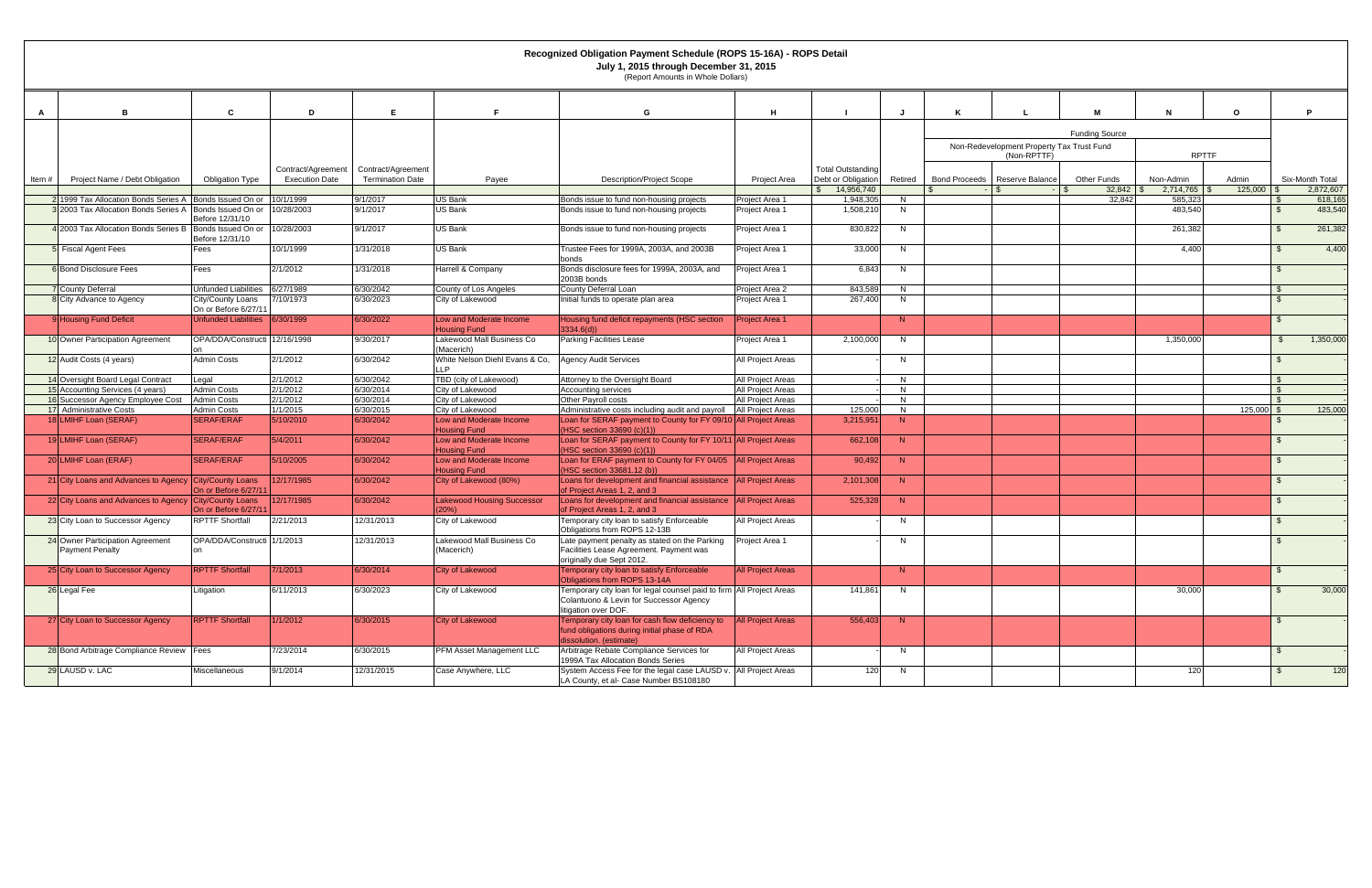|   | Pursuant to Health and Safety Code section 34177 (I), Redevelopment Property Tax Trust Fund (RPTTF) may be listed as a source of payment on the ROPS, but only to the extent no other funding source is available<br>or when payment from property tax revenues is required by an enforceable obligation. For tips on how to complete the Report of Cash Balances Form, see https://rad.dof.ca.gov/rad-<br>sa/pdf/Cash Balance Agency Tips Sheet.pdf. |                              |                      |                                                            |                                                                    |                     |                  |                                                                                                    |
|---|-------------------------------------------------------------------------------------------------------------------------------------------------------------------------------------------------------------------------------------------------------------------------------------------------------------------------------------------------------------------------------------------------------------------------------------------------------|------------------------------|----------------------|------------------------------------------------------------|--------------------------------------------------------------------|---------------------|------------------|----------------------------------------------------------------------------------------------------|
| A | В                                                                                                                                                                                                                                                                                                                                                                                                                                                     | C                            | D                    | E                                                          | F.                                                                 | G                   | H                |                                                                                                    |
|   |                                                                                                                                                                                                                                                                                                                                                                                                                                                       |                              |                      | <b>Fund Sources</b>                                        |                                                                    |                     |                  |                                                                                                    |
|   |                                                                                                                                                                                                                                                                                                                                                                                                                                                       |                              | <b>Bond Proceeds</b> |                                                            | <b>Reserve Balance</b>                                             | <b>Other</b>        | <b>RPTTF</b>     |                                                                                                    |
|   |                                                                                                                                                                                                                                                                                                                                                                                                                                                       | Bonds Issued on<br>or before | Bonds Issued on      | Prior ROPS<br>period balances<br>and DDR RPTTF<br>balances | Prior ROPS<br><b>RPTTF</b><br>distributed as<br>reserve for future | Rent,<br>Grants,    | Non-Admin<br>and |                                                                                                    |
|   | <b>Cash Balance Information by ROPS Period</b>                                                                                                                                                                                                                                                                                                                                                                                                        | 12/31/10                     | or after 01/01/11    | retained                                                   | period(s)                                                          | Interest, Etc.      | Admin            | <b>Comments</b>                                                                                    |
|   | ROPS 14-15A Actuals (07/01/14 - 12/31/14)<br>1 Beginning Available Cash Balance (Actual 07/01/14)                                                                                                                                                                                                                                                                                                                                                     |                              |                      |                                                            |                                                                    |                     |                  |                                                                                                    |
|   |                                                                                                                                                                                                                                                                                                                                                                                                                                                       |                              |                      | 2,361                                                      |                                                                    | 42,803              | 1,936,341        |                                                                                                    |
|   | 2 Revenue/Income (Actual 12/31/14)<br>RPTTF amounts should tie to the ROPS 14-15A distribution from the<br>County Auditor-Controller during June 2014                                                                                                                                                                                                                                                                                                 |                              |                      |                                                            |                                                                    | 28,597              |                  | HJCH II/ Pacific Ford Payments (2 quarters)                                                        |
| 3 | Expenditures for ROPS 14-15A Enforceable Obligations (Actual<br>12/31/14<br>RPTTF amounts, H3 plus H4 should equal total reported actual<br>expenditures in the Report of PPA, Columns L and Q                                                                                                                                                                                                                                                        |                              |                      |                                                            |                                                                    |                     | 1,930,439        |                                                                                                    |
| 4 | Retention of Available Cash Balance (Actual 12/31/14)<br>RPTTF amount retained should only include the amounts distributed as<br>reserve for future period(s)                                                                                                                                                                                                                                                                                         |                              |                      | 2,361                                                      |                                                                    |                     |                  |                                                                                                    |
|   | 5  ROPS 14-15A RPTTF Prior Period Adjustment<br>RPTTF amount should tie to the self-reported ROPS 14-15A PPA in the<br>Report of PPA, Column S                                                                                                                                                                                                                                                                                                        |                              |                      | No entry required                                          |                                                                    |                     | 5,902            |                                                                                                    |
| 6 | <b>Ending Actual Available Cash Balance</b><br>C to G = $(1 + 2 - 3 - 4)$ , H = $(1 + 2 - 3 - 4 - 5)$                                                                                                                                                                                                                                                                                                                                                 | \$                           | $-$ \$               | $-$ \$                                                     |                                                                    | \$<br>$71,400$ \$   |                  |                                                                                                    |
|   | ROPS 14-15B Estimate (01/01/15 - 06/30/15)                                                                                                                                                                                                                                                                                                                                                                                                            |                              |                      |                                                            |                                                                    |                     |                  |                                                                                                    |
|   | 7 Beginning Available Cash Balance (Actual 01/01/15)<br>$(C, D, E, G = 4 + 6, F = H4 + F4 + F6, and H = 5 + 6)$                                                                                                                                                                                                                                                                                                                                       | S.                           | $\sqrt[6]{2}$        | 2,361<br>S                                                 | - \$                                                               | $71,400$ \ \$<br>\$ | 5,902            |                                                                                                    |
|   | 8  Revenue/Income (Estimate 06/30/15)<br>RPTTF amounts should tie to the ROPS 14-15B distribution from the<br>County Auditor-Controller during January 2015                                                                                                                                                                                                                                                                                           |                              |                      |                                                            |                                                                    | 28,597              |                  | HJCH II/ Pacific Ford Payments (2 quarters) and<br>216,969 ROPS 14-15B RPTTF distribution Jan 2015 |
|   | <b>Expenditures for ROPS 14-15B Enforceable Obligations (Estimate</b><br>06/30/15)                                                                                                                                                                                                                                                                                                                                                                    |                              |                      | 2,361                                                      |                                                                    | 73,057              | 216,969          |                                                                                                    |
|   | 10 Retention of Available Cash Balance (Estimate 06/30/15)<br>RPTTF amount retained should only include the amounts distributed as<br>reserve for future period(s)                                                                                                                                                                                                                                                                                    |                              |                      |                                                            |                                                                    | 26,940              |                  | \$32,842- Retain for ROPS 15-16A bond debt<br>5,902 service payment                                |
|   | 11 Ending Estimated Available Cash Balance (7 + 8 - 9 -10)                                                                                                                                                                                                                                                                                                                                                                                            | \$                           | -\$                  |                                                            |                                                                    |                     |                  |                                                                                                    |

## **Recognized Obligation Payment Schedule (ROPS 15-16A) - Report of Cash Balances**

(Report Amounts in Whole Dollars)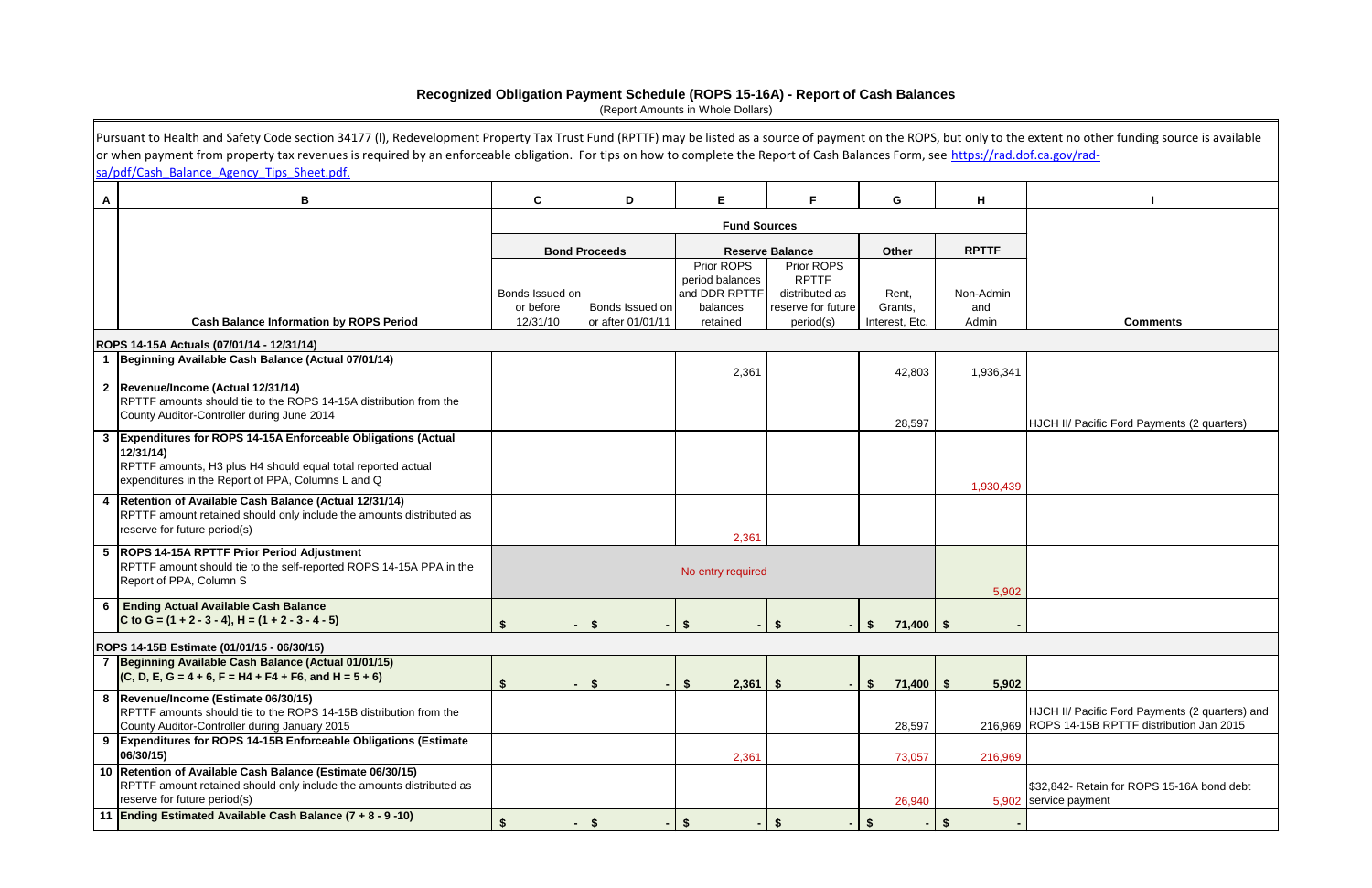|                    | ROPS 14-15A CAC PPA: To be completed by the CAC upon submittal of the ROPS 15-16A by the SA to Finance and<br>the CAC. Note that CACs will need to enter their own formulas at the line item level pursuant to the manner in which they<br>calculate the PPA. Also note that the Admin amounts do not need to be listed at the line item level and may be entered<br>as a lump sum. |                      |                   |                                            |                  |             |                                                                                                                   |                      |
|--------------------|-------------------------------------------------------------------------------------------------------------------------------------------------------------------------------------------------------------------------------------------------------------------------------------------------------------------------------------------------------------------------------------|----------------------|-------------------|--------------------------------------------|------------------|-------------|-------------------------------------------------------------------------------------------------------------------|----------------------|
| $\mathbf T$        | $\sf U$                                                                                                                                                                                                                                                                                                                                                                             | $\mathsf{v}$         | ${\bf W}$         | $\pmb{\mathsf{x}}$                         | Y                | $\mathsf z$ | ${\sf AA}$                                                                                                        | $\mathbf A\mathbf B$ |
|                    |                                                                                                                                                                                                                                                                                                                                                                                     |                      |                   | <b>RPTTF Expenditures</b>                  |                  |             |                                                                                                                   |                      |
|                    |                                                                                                                                                                                                                                                                                                                                                                                     | <b>Non-Admin CAC</b> |                   |                                            | <b>Admin CAC</b> |             | Net CAC Non-<br><b>Admin and Admin</b><br>PPA<br>(Amount Used to<br>Offset ROPS 15-16A<br><b>Requested RPTTF)</b> |                      |
| <b>SA Comments</b> | Net Lesser of<br>Authorized /<br>Available                                                                                                                                                                                                                                                                                                                                          | Actual               | <b>Difference</b> | Net Lesser of<br>Authorized /<br>Available | Actual           | Difference  | Net Difference                                                                                                    | <b>CAC Comments</b>  |
|                    |                                                                                                                                                                                                                                                                                                                                                                                     |                      | \$                |                                            |                  | \$<br>٠     | $\mathbb S$                                                                                                       |                      |
|                    |                                                                                                                                                                                                                                                                                                                                                                                     |                      |                   |                                            |                  |             |                                                                                                                   |                      |
|                    |                                                                                                                                                                                                                                                                                                                                                                                     |                      |                   |                                            |                  |             |                                                                                                                   |                      |
|                    |                                                                                                                                                                                                                                                                                                                                                                                     |                      |                   |                                            |                  |             |                                                                                                                   |                      |
|                    |                                                                                                                                                                                                                                                                                                                                                                                     |                      |                   |                                            |                  |             |                                                                                                                   |                      |
|                    |                                                                                                                                                                                                                                                                                                                                                                                     |                      |                   |                                            |                  |             |                                                                                                                   |                      |
|                    |                                                                                                                                                                                                                                                                                                                                                                                     |                      |                   |                                            |                  |             |                                                                                                                   |                      |
|                    |                                                                                                                                                                                                                                                                                                                                                                                     |                      |                   |                                            |                  |             |                                                                                                                   |                      |
|                    |                                                                                                                                                                                                                                                                                                                                                                                     |                      |                   |                                            |                  |             |                                                                                                                   |                      |
|                    |                                                                                                                                                                                                                                                                                                                                                                                     |                      |                   |                                            |                  |             |                                                                                                                   |                      |
|                    |                                                                                                                                                                                                                                                                                                                                                                                     |                      |                   |                                            |                  |             |                                                                                                                   |                      |
|                    |                                                                                                                                                                                                                                                                                                                                                                                     |                      |                   |                                            |                  |             |                                                                                                                   |                      |
|                    |                                                                                                                                                                                                                                                                                                                                                                                     |                      |                   |                                            |                  |             |                                                                                                                   |                      |
|                    |                                                                                                                                                                                                                                                                                                                                                                                     |                      |                   |                                            |                  |             |                                                                                                                   |                      |
|                    |                                                                                                                                                                                                                                                                                                                                                                                     |                      |                   |                                            |                  |             |                                                                                                                   |                      |
|                    |                                                                                                                                                                                                                                                                                                                                                                                     |                      |                   |                                            |                  |             |                                                                                                                   |                      |
|                    |                                                                                                                                                                                                                                                                                                                                                                                     |                      |                   |                                            |                  |             |                                                                                                                   |                      |
|                    |                                                                                                                                                                                                                                                                                                                                                                                     |                      |                   |                                            |                  |             |                                                                                                                   |                      |
|                    |                                                                                                                                                                                                                                                                                                                                                                                     |                      |                   |                                            |                  |             |                                                                                                                   |                      |
|                    |                                                                                                                                                                                                                                                                                                                                                                                     |                      |                   |                                            |                  |             |                                                                                                                   |                      |
|                    |                                                                                                                                                                                                                                                                                                                                                                                     |                      |                   |                                            |                  |             |                                                                                                                   |                      |
|                    |                                                                                                                                                                                                                                                                                                                                                                                     |                      |                   |                                            |                  |             |                                                                                                                   |                      |
|                    |                                                                                                                                                                                                                                                                                                                                                                                     |                      |                   |                                            |                  |             |                                                                                                                   |                      |
|                    |                                                                                                                                                                                                                                                                                                                                                                                     |                      |                   |                                            |                  |             |                                                                                                                   |                      |
|                    |                                                                                                                                                                                                                                                                                                                                                                                     |                      |                   |                                            |                  |             |                                                                                                                   |                      |
|                    |                                                                                                                                                                                                                                                                                                                                                                                     |                      |                   |                                            |                  |             |                                                                                                                   |                      |
|                    |                                                                                                                                                                                                                                                                                                                                                                                     |                      |                   |                                            |                  |             |                                                                                                                   |                      |
|                    |                                                                                                                                                                                                                                                                                                                                                                                     |                      |                   |                                            |                  |             |                                                                                                                   |                      |
|                    |                                                                                                                                                                                                                                                                                                                                                                                     |                      |                   |                                            |                  |             |                                                                                                                   |                      |
|                    |                                                                                                                                                                                                                                                                                                                                                                                     |                      |                   |                                            |                  |             |                                                                                                                   |                      |
|                    |                                                                                                                                                                                                                                                                                                                                                                                     |                      |                   |                                            |                  |             |                                                                                                                   |                      |
|                    |                                                                                                                                                                                                                                                                                                                                                                                     |                      |                   |                                            |                  |             |                                                                                                                   |                      |
|                    |                                                                                                                                                                                                                                                                                                                                                                                     |                      |                   |                                            |                  |             |                                                                                                                   |                      |
|                    |                                                                                                                                                                                                                                                                                                                                                                                     |                      |                   |                                            |                  |             |                                                                                                                   |                      |
|                    |                                                                                                                                                                                                                                                                                                                                                                                     |                      |                   |                                            |                  |             |                                                                                                                   |                      |
|                    |                                                                                                                                                                                                                                                                                                                                                                                     |                      |                   |                                            |                  |             |                                                                                                                   |                      |
|                    |                                                                                                                                                                                                                                                                                                                                                                                     |                      |                   |                                            |                  |             |                                                                                                                   |                      |
|                    |                                                                                                                                                                                                                                                                                                                                                                                     |                      |                   |                                            |                  |             |                                                                                                                   |                      |
|                    |                                                                                                                                                                                                                                                                                                                                                                                     |                      |                   |                                            |                  |             |                                                                                                                   |                      |

|                |                                                                       |                                                               |            |                               |                      |                               |                                                                                         |                                                                                                                                                            |                               |                                                         |                           | Recognized Obligation Payment Schedule (ROPS 15-16A) - Report of Prior Period Adjustments<br>Reported for the ROPS 14-15A (July 1, 2014 through December 31, 2014) Period Pursuant to Health and Safety Code (HSC) section 34186 (a)<br>(Report Amounts in Whole Dollars)                                                                                                                                                                                        |                   |                                                                                                  |                                                                                                       |                       |                |                      |                                                                                                                                                                                                                                      |                           |                  |                               |                                                                                                                           |  |  |
|----------------|-----------------------------------------------------------------------|---------------------------------------------------------------|------------|-------------------------------|----------------------|-------------------------------|-----------------------------------------------------------------------------------------|------------------------------------------------------------------------------------------------------------------------------------------------------------|-------------------------------|---------------------------------------------------------|---------------------------|------------------------------------------------------------------------------------------------------------------------------------------------------------------------------------------------------------------------------------------------------------------------------------------------------------------------------------------------------------------------------------------------------------------------------------------------------------------|-------------------|--------------------------------------------------------------------------------------------------|-------------------------------------------------------------------------------------------------------|-----------------------|----------------|----------------------|--------------------------------------------------------------------------------------------------------------------------------------------------------------------------------------------------------------------------------------|---------------------------|------------------|-------------------------------|---------------------------------------------------------------------------------------------------------------------------|--|--|
|                |                                                                       | the county auditor-controller (CAC) and the State Controller. |            |                               |                      |                               |                                                                                         |                                                                                                                                                            |                               |                                                         |                           | ROPS 14-15A Successor Agency (SA) Self-reported Prior Period Adjustments (PPA): Pursuant to HSC Section 34186 (a), SAs are required to report the differences between their actual available funding and their actual expendit<br>Redevelopment Property Tax Trust Fund (RPTTF) approved for the ROPS 15-16A (July through December 2015) period will be offset by the SA's self-reported ROPS 14-15A prior period adjustment. HSC Section 34186 (a) also specif |                   |                                                                                                  |                                                                                                       |                       | as a lump sum. |                      | ROPS 14-15A CAC PPA: To be completed by the CAC upon submittal of the ROPS 15-16A by the SA to Finance and<br>calculate the PPA. Also note that the Admin amounts do not need to be listed at the line item level and may be entered |                           |                  |                               | the CAC. Note that CACs will need to enter their own formulas at the line item level pursuant to the manner in which they |  |  |
| $\overline{A}$ | $\overline{B}$                                                        | $\mathbf{c}$<br>D                                             | E          | F                             | G<br>H               |                               | $\mathbf{J}$                                                                            | $\kappa$                                                                                                                                                   |                               | <b>M</b>                                                | N                         | $\Omega$<br>P                                                                                                                                                                                                                                                                                                                                                                                                                                                    | $\mathbf Q$       | R                                                                                                | S                                                                                                     | T                     | $\mathsf{U}$   | $\mathbf{v}$         | W                                                                                                                                                                                                                                    | $\mathbf{x}$              | $\mathbf{v}$     | $\mathbf{z}$                  | AB<br>AA                                                                                                                  |  |  |
|                |                                                                       |                                                               |            | <b>Non-RPTTF Expenditures</b> |                      |                               |                                                                                         |                                                                                                                                                            |                               |                                                         | <b>RPTTF Expenditures</b> |                                                                                                                                                                                                                                                                                                                                                                                                                                                                  |                   |                                                                                                  |                                                                                                       |                       |                |                      |                                                                                                                                                                                                                                      | <b>RPTTF Expenditures</b> |                  |                               |                                                                                                                           |  |  |
|                |                                                                       | <b>Bond Proceeds</b>                                          |            | <b>Reserve Balance</b>        | <b>Other Funds</b>   |                               |                                                                                         | Non-Admin                                                                                                                                                  |                               |                                                         |                           | Admin                                                                                                                                                                                                                                                                                                                                                                                                                                                            |                   |                                                                                                  | Net SA Non-Admin<br>and Admin PPA<br>(Amount Used to<br>Offset ROPS 15-16A<br><b>Requested RPTTF)</b> |                       |                | <b>Non-Admin CAC</b> |                                                                                                                                                                                                                                      |                           | <b>Admin CAC</b> |                               | Net CAC Non-<br><b>Admin and Admin</b><br><b>PPA</b><br>(Amount Used to<br>Offset ROPS 15-16A<br><b>Requested RPTTF)</b>  |  |  |
|                | Project Name /                                                        |                                                               |            |                               |                      |                               | Available<br><b>RPTTF</b><br>(ROPS 14-15A<br>distributed + all other<br>available as of | Net Lesser of<br>Authorized /                                                                                                                              |                               | Difference<br>(If K is less than L<br>the difference is |                           | Available<br><b>RPTTF</b><br>(ROPS 14-15A<br>Net Lesser of<br>distributed + all other<br>available as of<br>Authorized /                                                                                                                                                                                                                                                                                                                                         |                   | <b>Difference</b><br>(If total actual<br>exceeds total<br>authorized, the<br>total difference is |                                                                                                       | <b>Net Difference</b> |                |                      | Net Lesser of<br>Authorized /                                                                                                                                                                                                        |                           |                  | Net Lesser of<br>Authorized / |                                                                                                                           |  |  |
| Item #         | <b>Debt Obligation</b>                                                | Authorized<br>Actual                                          | Authorized | Actual                        | Authorized<br>Actual | Authorized<br>2,111,341       | 07/1/14)<br>1,811,341                                                                   | Available<br>1,811,341                                                                                                                                     | Actual<br>1,805,439           | zero)<br>$5,902$ \$                                     | Authorized<br>125,000 \$  | 07/1/14<br>Available<br>125,000<br>125,000                                                                                                                                                                                                                                                                                                                                                                                                                       | Actual<br>125,000 | zero)                                                                                            | $(M+R)$<br>5,902                                                                                      | <b>SA Comments</b>    | Available      | Actual               | <b>Difference</b>                                                                                                                                                                                                                    | Available                 | Actual           | Difference                    | <b>Net Difference</b><br><b>CAC Com</b>                                                                                   |  |  |
|                | 1999 Tax Allocation<br>3 2003 Tax Allocation<br>4 2003 Tax Allocation |                                                               |            |                               |                      | 602,340<br>476,790<br>257,811 | 602,340<br>476,790<br>257,811                                                           | 602,340<br>476,790<br>257,811                                                                                                                              | 602,210<br>476,790<br>257,811 | 130                                                     |                           |                                                                                                                                                                                                                                                                                                                                                                                                                                                                  |                   |                                                                                                  |                                                                                                       |                       |                |                      |                                                                                                                                                                                                                                      |                           |                  |                               |                                                                                                                           |  |  |
|                | <b>Bonds Series B</b><br>5 Fiscal Agent Fees<br>6 Bond Disclosure     |                                                               |            |                               |                      | 4,400                         | $4,400$ :                                                                               | 4.400                                                                                                                                                      | 4,400                         |                                                         |                           |                                                                                                                                                                                                                                                                                                                                                                                                                                                                  |                   |                                                                                                  |                                                                                                       |                       |                |                      |                                                                                                                                                                                                                                      |                           |                  |                               |                                                                                                                           |  |  |
|                | Fees<br>7 County Deferral                                             |                                                               |            |                               |                      |                               |                                                                                         |                                                                                                                                                            |                               |                                                         |                           |                                                                                                                                                                                                                                                                                                                                                                                                                                                                  |                   |                                                                                                  |                                                                                                       |                       |                |                      |                                                                                                                                                                                                                                      |                           |                  |                               |                                                                                                                           |  |  |
|                | 8 City Advance to<br>Agency<br>9 Housing Fund<br>Deficit              |                                                               |            |                               |                      |                               |                                                                                         | $\mathbf{s}$                                                                                                                                               |                               |                                                         |                           |                                                                                                                                                                                                                                                                                                                                                                                                                                                                  |                   |                                                                                                  |                                                                                                       |                       |                |                      |                                                                                                                                                                                                                                      |                           |                  |                               |                                                                                                                           |  |  |
|                | 10 Owner Participation<br>Agreement                                   |                                                               |            |                               |                      | 750,000                       | 450,000 \$                                                                              | 450,000                                                                                                                                                    | 450,000                       |                                                         |                           |                                                                                                                                                                                                                                                                                                                                                                                                                                                                  |                   |                                                                                                  |                                                                                                       |                       |                |                      |                                                                                                                                                                                                                                      |                           |                  |                               |                                                                                                                           |  |  |
|                | 12 Audit Costs (4<br>years)<br>14 Oversight Board                     |                                                               |            |                               |                      |                               |                                                                                         |                                                                                                                                                            |                               |                                                         |                           |                                                                                                                                                                                                                                                                                                                                                                                                                                                                  |                   |                                                                                                  |                                                                                                       |                       |                |                      |                                                                                                                                                                                                                                      |                           |                  |                               |                                                                                                                           |  |  |
|                | <b>Legal Contract</b><br>15 Accounting Service<br>(4 years)           |                                                               |            |                               |                      |                               |                                                                                         | $\mathsf{s}$                                                                                                                                               |                               |                                                         |                           |                                                                                                                                                                                                                                                                                                                                                                                                                                                                  |                   |                                                                                                  |                                                                                                       |                       |                |                      |                                                                                                                                                                                                                                      |                           |                  |                               |                                                                                                                           |  |  |
|                | 16 Successor Agency<br><b>Employee Cost</b><br>17 Administrative      |                                                               |            |                               |                      |                               |                                                                                         |                                                                                                                                                            |                               |                                                         |                           |                                                                                                                                                                                                                                                                                                                                                                                                                                                                  |                   |                                                                                                  |                                                                                                       |                       |                |                      |                                                                                                                                                                                                                                      |                           |                  |                               |                                                                                                                           |  |  |
|                | Costs<br>18 LMIHF Loan<br>(SERAF)                                     |                                                               |            |                               |                      |                               |                                                                                         |                                                                                                                                                            |                               |                                                         |                           |                                                                                                                                                                                                                                                                                                                                                                                                                                                                  |                   |                                                                                                  |                                                                                                       |                       |                |                      |                                                                                                                                                                                                                                      |                           |                  |                               |                                                                                                                           |  |  |
|                | 19 LMIHF Loan<br>(SERAF)<br>20 LMIHF Loan                             |                                                               |            |                               |                      |                               |                                                                                         | $\mathsf{s}$                                                                                                                                               |                               |                                                         |                           |                                                                                                                                                                                                                                                                                                                                                                                                                                                                  |                   |                                                                                                  |                                                                                                       |                       |                |                      |                                                                                                                                                                                                                                      |                           |                  |                               |                                                                                                                           |  |  |
|                | (ERAF)<br>21 City Loans and<br>Advances to Agenc                      |                                                               |            |                               |                      |                               |                                                                                         |                                                                                                                                                            |                               |                                                         |                           |                                                                                                                                                                                                                                                                                                                                                                                                                                                                  |                   |                                                                                                  |                                                                                                       |                       |                |                      |                                                                                                                                                                                                                                      |                           |                  |                               |                                                                                                                           |  |  |
|                | 22 City Loans and<br>Advances to Agen<br>23 City Loan to              |                                                               |            |                               |                      |                               |                                                                                         |                                                                                                                                                            |                               |                                                         |                           |                                                                                                                                                                                                                                                                                                                                                                                                                                                                  |                   |                                                                                                  |                                                                                                       |                       |                |                      |                                                                                                                                                                                                                                      |                           |                  |                               |                                                                                                                           |  |  |
|                | Successor Agency<br>24 Owner Participatio                             |                                                               |            |                               |                      |                               |                                                                                         |                                                                                                                                                            |                               |                                                         |                           |                                                                                                                                                                                                                                                                                                                                                                                                                                                                  |                   |                                                                                                  |                                                                                                       |                       |                |                      |                                                                                                                                                                                                                                      |                           |                  |                               |                                                                                                                           |  |  |
|                | Agreement Payment<br>Penalty<br>25 City Loan to<br>Successor Agency   |                                                               |            |                               |                      |                               |                                                                                         |                                                                                                                                                            |                               |                                                         |                           |                                                                                                                                                                                                                                                                                                                                                                                                                                                                  |                   |                                                                                                  |                                                                                                       |                       |                |                      |                                                                                                                                                                                                                                      |                           |                  |                               |                                                                                                                           |  |  |
|                | 26 Legal Fee<br>City Loan to<br>Successor Agency                      |                                                               |            |                               |                      | 20,000                        | $20,000$ \$                                                                             | 20,000                                                                                                                                                     | 14,228                        | 5,772                                                   |                           |                                                                                                                                                                                                                                                                                                                                                                                                                                                                  |                   |                                                                                                  | 5,772                                                                                                 |                       |                |                      |                                                                                                                                                                                                                                      |                           |                  |                               |                                                                                                                           |  |  |
|                |                                                                       |                                                               |            |                               |                      |                               |                                                                                         |                                                                                                                                                            |                               |                                                         |                           |                                                                                                                                                                                                                                                                                                                                                                                                                                                                  |                   |                                                                                                  |                                                                                                       |                       |                |                      |                                                                                                                                                                                                                                      |                           |                  |                               |                                                                                                                           |  |  |
|                |                                                                       |                                                               |            |                               |                      |                               |                                                                                         |                                                                                                                                                            |                               |                                                         |                           |                                                                                                                                                                                                                                                                                                                                                                                                                                                                  |                   |                                                                                                  |                                                                                                       |                       |                |                      |                                                                                                                                                                                                                                      |                           |                  |                               |                                                                                                                           |  |  |
|                |                                                                       |                                                               |            |                               |                      |                               |                                                                                         |                                                                                                                                                            |                               |                                                         |                           |                                                                                                                                                                                                                                                                                                                                                                                                                                                                  |                   |                                                                                                  |                                                                                                       |                       |                |                      |                                                                                                                                                                                                                                      |                           |                  |                               |                                                                                                                           |  |  |
|                |                                                                       |                                                               |            |                               |                      |                               |                                                                                         |                                                                                                                                                            |                               |                                                         |                           |                                                                                                                                                                                                                                                                                                                                                                                                                                                                  |                   |                                                                                                  |                                                                                                       |                       |                |                      |                                                                                                                                                                                                                                      |                           |                  |                               |                                                                                                                           |  |  |
|                |                                                                       |                                                               |            |                               |                      |                               |                                                                                         |                                                                                                                                                            |                               |                                                         |                           |                                                                                                                                                                                                                                                                                                                                                                                                                                                                  |                   |                                                                                                  |                                                                                                       |                       |                |                      |                                                                                                                                                                                                                                      |                           |                  |                               |                                                                                                                           |  |  |
|                |                                                                       |                                                               |            |                               |                      |                               |                                                                                         |                                                                                                                                                            |                               |                                                         |                           |                                                                                                                                                                                                                                                                                                                                                                                                                                                                  |                   |                                                                                                  |                                                                                                       |                       |                |                      |                                                                                                                                                                                                                                      |                           |                  |                               |                                                                                                                           |  |  |
|                |                                                                       |                                                               |            |                               |                      |                               |                                                                                         |                                                                                                                                                            |                               |                                                         |                           |                                                                                                                                                                                                                                                                                                                                                                                                                                                                  |                   |                                                                                                  |                                                                                                       |                       |                |                      |                                                                                                                                                                                                                                      |                           |                  |                               |                                                                                                                           |  |  |
|                |                                                                       |                                                               |            |                               |                      |                               |                                                                                         |                                                                                                                                                            |                               |                                                         |                           |                                                                                                                                                                                                                                                                                                                                                                                                                                                                  |                   |                                                                                                  |                                                                                                       |                       |                |                      |                                                                                                                                                                                                                                      |                           |                  |                               |                                                                                                                           |  |  |
|                |                                                                       |                                                               |            |                               |                      |                               |                                                                                         |                                                                                                                                                            |                               |                                                         |                           |                                                                                                                                                                                                                                                                                                                                                                                                                                                                  |                   |                                                                                                  |                                                                                                       |                       |                |                      |                                                                                                                                                                                                                                      |                           |                  |                               |                                                                                                                           |  |  |
|                |                                                                       |                                                               |            |                               |                      |                               |                                                                                         |                                                                                                                                                            |                               |                                                         |                           |                                                                                                                                                                                                                                                                                                                                                                                                                                                                  |                   |                                                                                                  |                                                                                                       |                       |                |                      |                                                                                                                                                                                                                                      |                           |                  |                               |                                                                                                                           |  |  |
|                |                                                                       |                                                               |            |                               |                      |                               |                                                                                         |                                                                                                                                                            |                               |                                                         |                           |                                                                                                                                                                                                                                                                                                                                                                                                                                                                  |                   |                                                                                                  |                                                                                                       |                       |                |                      |                                                                                                                                                                                                                                      |                           |                  |                               |                                                                                                                           |  |  |
|                |                                                                       |                                                               |            |                               |                      |                               |                                                                                         |                                                                                                                                                            |                               |                                                         |                           |                                                                                                                                                                                                                                                                                                                                                                                                                                                                  |                   |                                                                                                  |                                                                                                       |                       |                |                      |                                                                                                                                                                                                                                      |                           |                  |                               |                                                                                                                           |  |  |
|                |                                                                       |                                                               |            |                               |                      |                               |                                                                                         |                                                                                                                                                            |                               |                                                         |                           |                                                                                                                                                                                                                                                                                                                                                                                                                                                                  |                   |                                                                                                  |                                                                                                       |                       |                |                      |                                                                                                                                                                                                                                      |                           |                  |                               |                                                                                                                           |  |  |
|                |                                                                       |                                                               |            |                               |                      |                               |                                                                                         |                                                                                                                                                            |                               |                                                         |                           |                                                                                                                                                                                                                                                                                                                                                                                                                                                                  |                   |                                                                                                  |                                                                                                       |                       |                |                      |                                                                                                                                                                                                                                      |                           |                  |                               |                                                                                                                           |  |  |
|                |                                                                       |                                                               |            |                               |                      |                               |                                                                                         |                                                                                                                                                            |                               |                                                         |                           |                                                                                                                                                                                                                                                                                                                                                                                                                                                                  |                   |                                                                                                  |                                                                                                       |                       |                |                      |                                                                                                                                                                                                                                      |                           |                  |                               |                                                                                                                           |  |  |
|                |                                                                       |                                                               |            |                               |                      |                               |                                                                                         |                                                                                                                                                            |                               |                                                         |                           |                                                                                                                                                                                                                                                                                                                                                                                                                                                                  |                   |                                                                                                  |                                                                                                       |                       |                |                      |                                                                                                                                                                                                                                      |                           |                  |                               |                                                                                                                           |  |  |
|                |                                                                       |                                                               |            |                               |                      |                               |                                                                                         | $\begin{array}{cccccccccc} & S & & S & & S & & S \\ \hline S & & S & & S & & S \\ \hline S & & S & & S & & S \\ \hline S & & S & & S & & S \\ \end{array}$ |                               |                                                         |                           |                                                                                                                                                                                                                                                                                                                                                                                                                                                                  |                   |                                                                                                  |                                                                                                       |                       |                |                      |                                                                                                                                                                                                                                      |                           |                  |                               |                                                                                                                           |  |  |